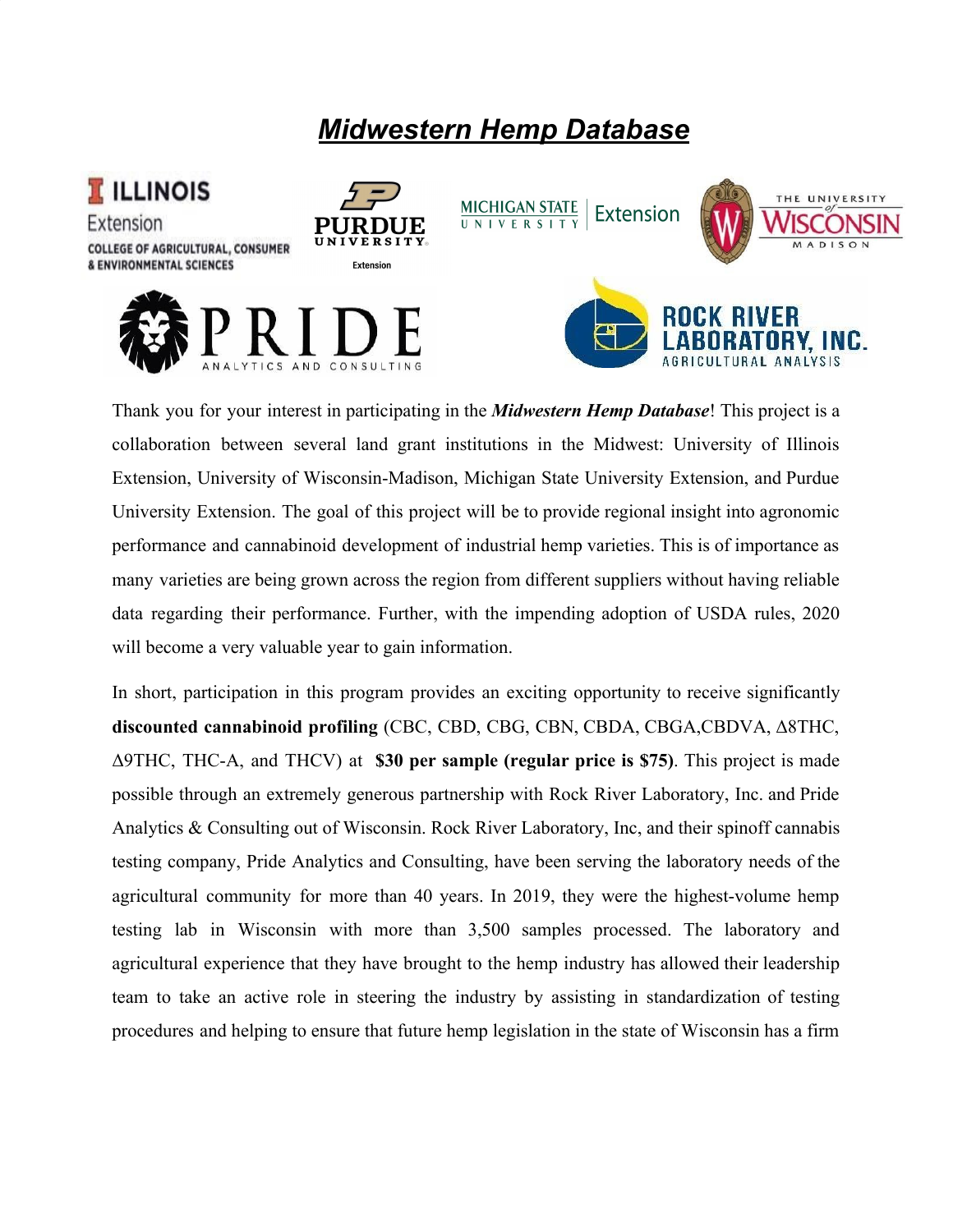scientific footing. For more information about them, and their review of the 2019 season, check out the recorded webinar **[here.](https://www.youtube.com/watch?v=3cRQ9_fs4Rs&feature=youtu.be)**

In order to receive discounted cannabinoid profiling, data on your production system (planting/transplant date, row spacing, fertility, tillage, cover crops, etc.) and agronomic performance (flowering date, yield etc.), variety name, and variety source will be collected and made public via a data sharing tool (**Midwestern Hemp Database Project).** This project will be similar to that <u>of [UW-Madison's](https://fyi.extension.wisc.edu/hemp/statewide-cbd-and-thc-testing-information-sharing/report/) THC:CBD tool</u>. Any identifying personal information will be kept confidential and will not be shared publicly. Additionally, to participate in this study, specific instructions regarding floral sampling and shipping must be followed to ensure acceptance into the program. In exchange for providing your data to the research project, collaborators will provide you with sample collection instructions, and this amazing discount will be applied to your analysis.

To apply to participate in this study, please fill out the attached survey so that the principal investigators may determine your eligibility and send out materials regarding sampling and data collection protocols at the earliest convenience. Outside of grower dedication and willingness to provide information, we do ask that those of you looking to participate agree to a *minimum of two sampling dates per variety (minimum cost to participate: \$60 per variety per location*) to permit adequate data collection. There is no upper limit on the number of samples that can be submitted for cannabinoid analysis per variety per location. Once accepted, growers will become customers of Rock River Laboratory and Pride Analytics and will be responsible for all fees associated with participation in this project (\$30 per sample). If paying with a check, payment must accompany each sample submittal. If paying by credit card, an active card must be on file with them.

## *Do I Qualify?*

In order to determine your eligibility to participate in this project, please fill out the **online [survey](https://docs.google.com/forms/d/e/1FAIpQLSexF1Ur2Hxq99jhW4Sc231Rt8NpR4doXMxjt0DiHyrT3X5W7A/viewform) here** for each field site; please fill out a separate survey for each non-contiguous field that you wish to have considered for this study. Information regarding state, county, soil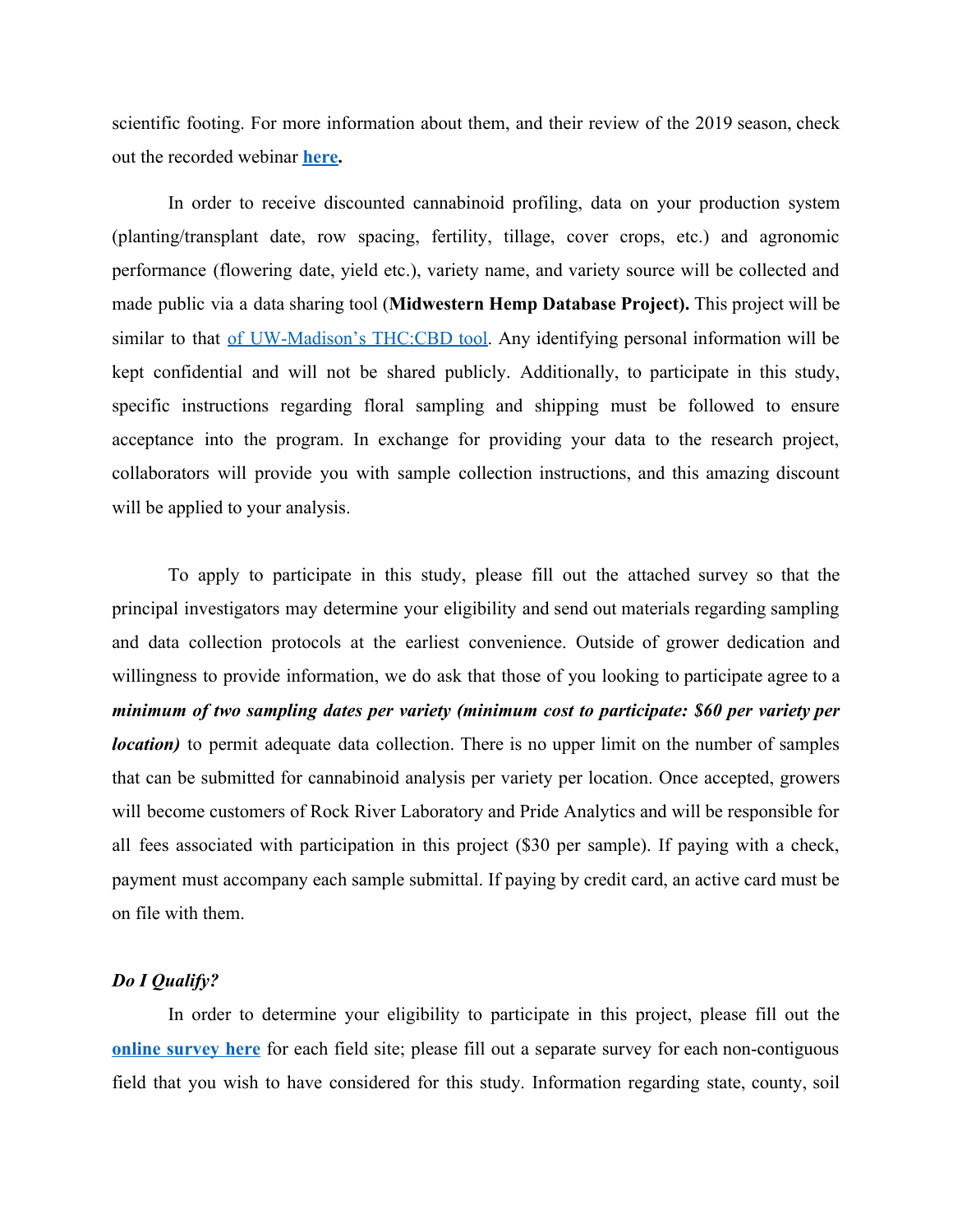texture, variety, seed/transplant source, previous crop, etc. will be collected to determine eligibility. From there, primary investigators will determine eligibility of program applicants. Prospective participants will be alerted of their inclusion into the program shortly after the admissions period closes on July 13<sup>th</sup>, 2020. Chosen participants will then have accounts set up through Rock River Laboratory for sample submission and analysis which will be linked to the information they have previously submitted via the online [survey.](https://docs.google.com/forms/d/e/1FAIpQLSexF1Ur2Hxq99jhW4Sc231Rt8NpR4doXMxjt0DiHyrT3X5W7A/viewform) The results from cannabinoid analysis, along with other production data (production practices, seed supplier, varieties, etc.) will all be made publicly available, as discussed above, online via the **Midwestern Hemp Database Project** website.

Cannabinoid time course sampling will start after onset of flowering for each cultivar. Floral samples will be collected from the same plant at multiple time points throughout flowering. As part of the partnership with Rock River Laboratory, cannabinoid analysis will only cost \$30/sample/location. We will require a **minimum of two time course samples per variety, per location** to participate in this study. All samples must be submitted via Rock River Laboratory's sample submittal app, *Plant Tissue Plus.* Accepted applicants will be given login credentials and instructions for *Plant Tissue Plus* within a week of being accepted.

# *What is Expected of Participants?*

If selected to participate, growers will be expected to keep records detailing all information pertaining to the project, including row spacing, plant population, planting/transplant date, 50% flowering date, plant height at maturity, and plant yield (lbs./acre) when appropriate. The requested information will be entered into an online survey for tracking throughout the growing season.

The flowering period lasts approximately eight weeks, beginning with the first visible flower and lasting until harvest. **Sampling may begin two weeks after the flowering period** begins. To test for cannabinoid accumulation, the floral material should be sent to:

Rock River Laboratory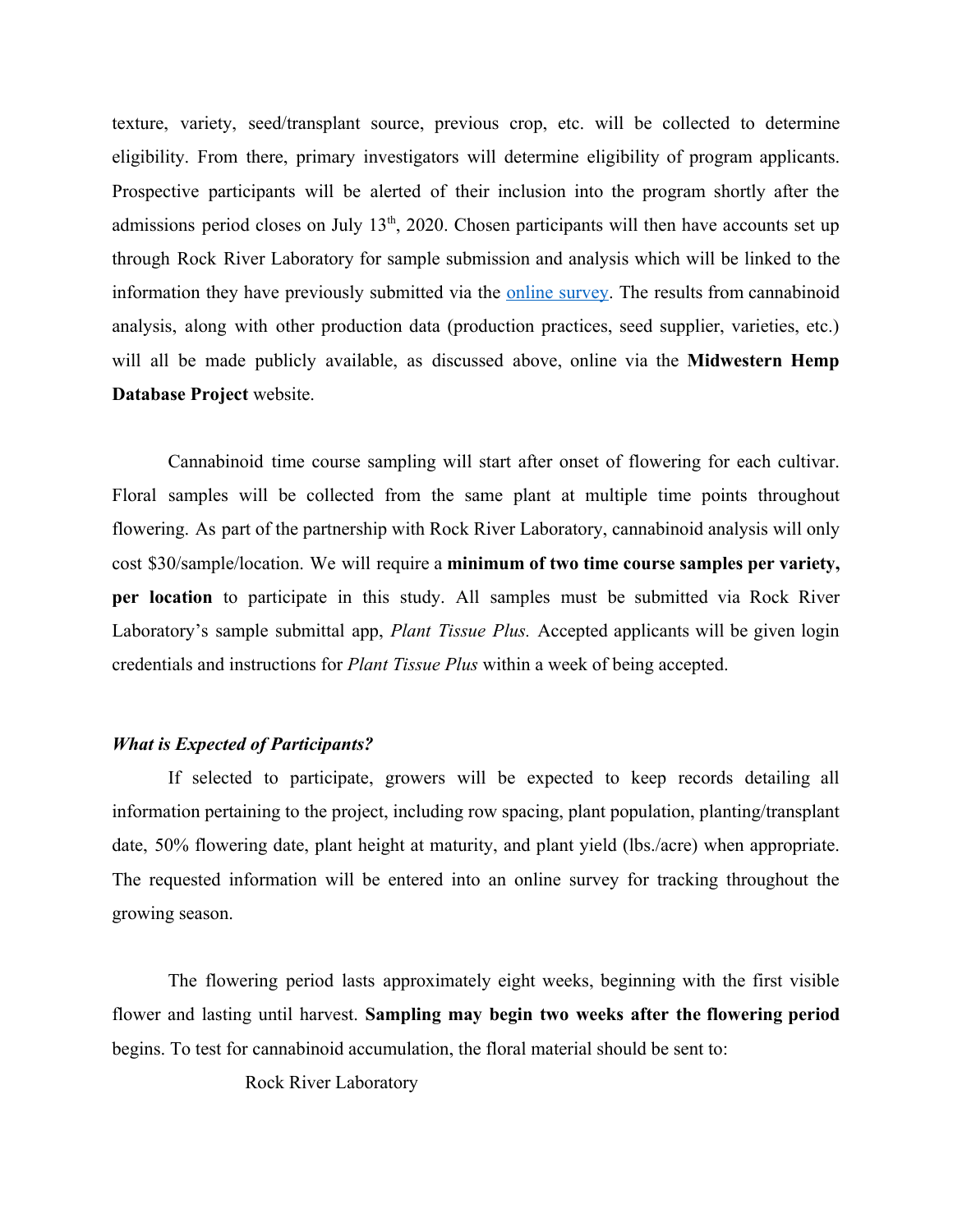710 Commerce Dr. Watertown, WI 53094

The total number of samples collected at each location for a particular variety will be up to the grower's willingness to pay for the testing, provided they meet the **minimum of two time course samples taken per variety, per location** to participate in this study. Participants in this project will follow specific sampling protocols agreed upon by researchers at the University of Wisconsin-Madison, Michigan State University, and Purdue University, which comply with USDA regulations. A [sampling](https://www.youtube.com/watch?v=4W8n-u4QijA) video illustrating proper sampling techniques was produced by Rock River Laboratory for use in this project. Specific sampling and shipping [guidelines](https://www.rockriverlab.com/file_open.php?id=276) must be followed to ensure proper transportation of plant material and adequate sample quality.

### **Important Notes**

- o Make certain the information referenced on the sample bag matches your identification information given to the project cooperators.
- o If you are mailing the sample to Rock River Laboratory, please follow all steps in the *[Shipping Instructions for Industrial Hemp](https://www.rockriverlab.com/file_open.php?id=285)* document.
- o All other information pertaining to shipping industrial hemp and other analysis can be found at the Rock River Laboratory website [here.](https://www.rockriverlab.com/pages/Hemp.php)

#### *What Happens to Information You Submit to Us?*

If you choose to submit information to us, any private/identifying information (name, address, license number, etc.) **will not be made available in the publicly accessible database** and will not be shared with any other entity, except as prescribed by law. As stated previously, once accepted growers will subsequently become customers of Rock River Laboratory and Pride Analytics who will have access to your identifying information to set up accounts for payment and sample submission. In addition, University collaborators (Phillip Alberti, University of Illinois Extension) will have access to identifying data to ensure proper data collection and reporting into the Midwestern Cannabinoid Database.